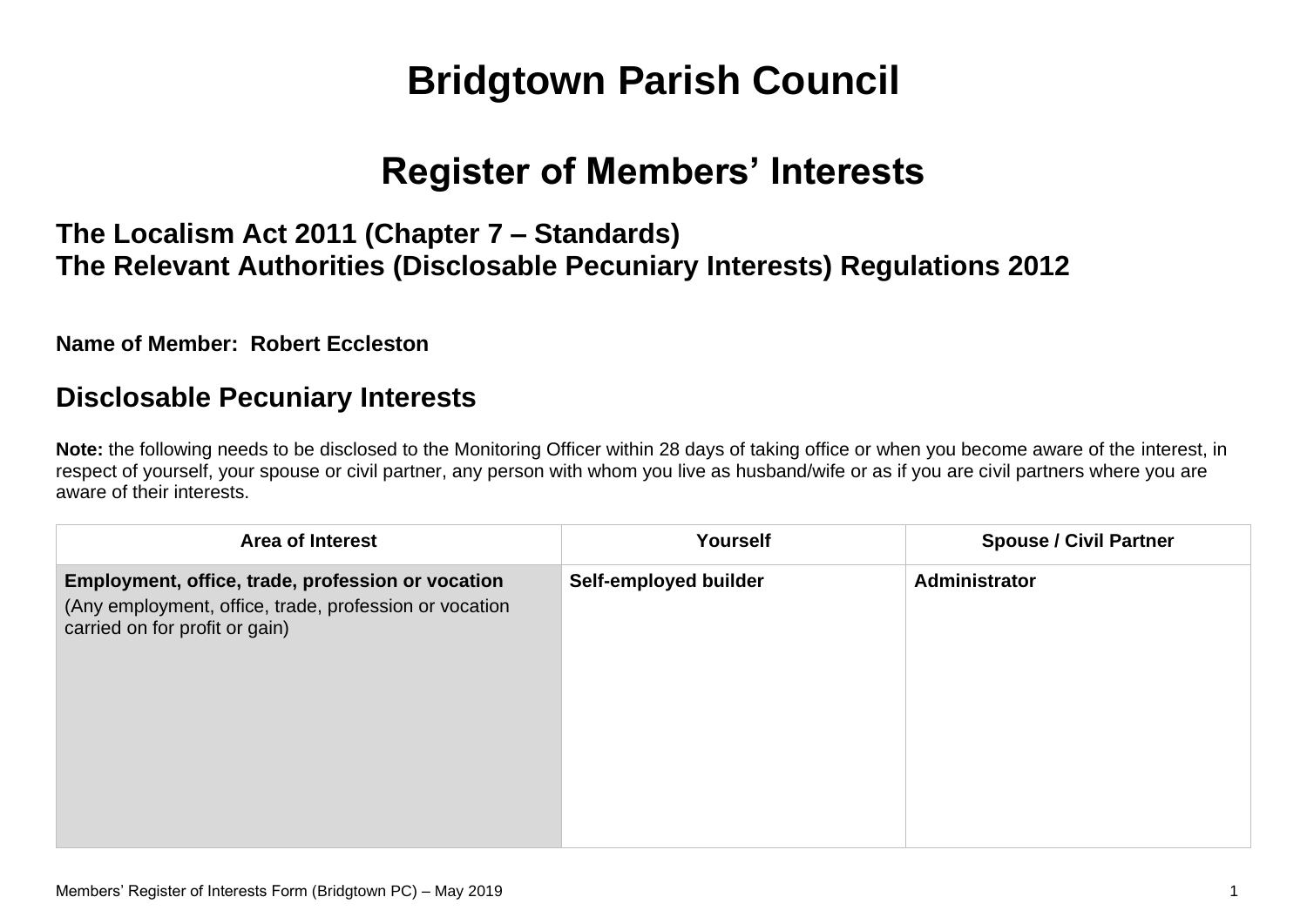| <b>Area of Interest</b>                                                                                                                                                                                                                                                                                                                                                                                                                               | Yourself                                                                                         | <b>Spouse / Civil Partner</b>                                                                    |
|-------------------------------------------------------------------------------------------------------------------------------------------------------------------------------------------------------------------------------------------------------------------------------------------------------------------------------------------------------------------------------------------------------------------------------------------------------|--------------------------------------------------------------------------------------------------|--------------------------------------------------------------------------------------------------|
| Sponsorship<br>(Any payment or provision of any other financial benefit<br>(other than from the relevant authority) made or provided<br>within the relevant period in respect of any expenses<br>incurred in carrying out duties as a member, or towards the<br>election expenses.<br>This includes any payment or financial benefit from a trade<br>union within the meaning of the Trade Union and Labour<br>Relations (Consolidation) Act 1992(a). | <b>None</b>                                                                                      | <b>None</b>                                                                                      |
| <b>Contracts</b><br>(Any contract which is made between the relevant person<br>(or a body in which the relevant person has a beneficial<br>interest) and the relevant authority -<br>(a) under which goods or services are to be provided or<br>works are to be executed; and<br>which has not been fully discharged.<br>(b)                                                                                                                          | <b>None</b>                                                                                      | <b>None</b>                                                                                      |
| Land<br>(Any beneficial interest land which is within the area of the<br>relevant authority)                                                                                                                                                                                                                                                                                                                                                          | 70 Union Street,<br>Bridgtown (added 30/08/21)<br>74 Union Street,<br>Bridgtown (added 30/08/21) | 70 Union Street,<br>Bridgtown (added 30/08/21)<br>74 Union Street,<br>Bridgtown (added 30/08/21) |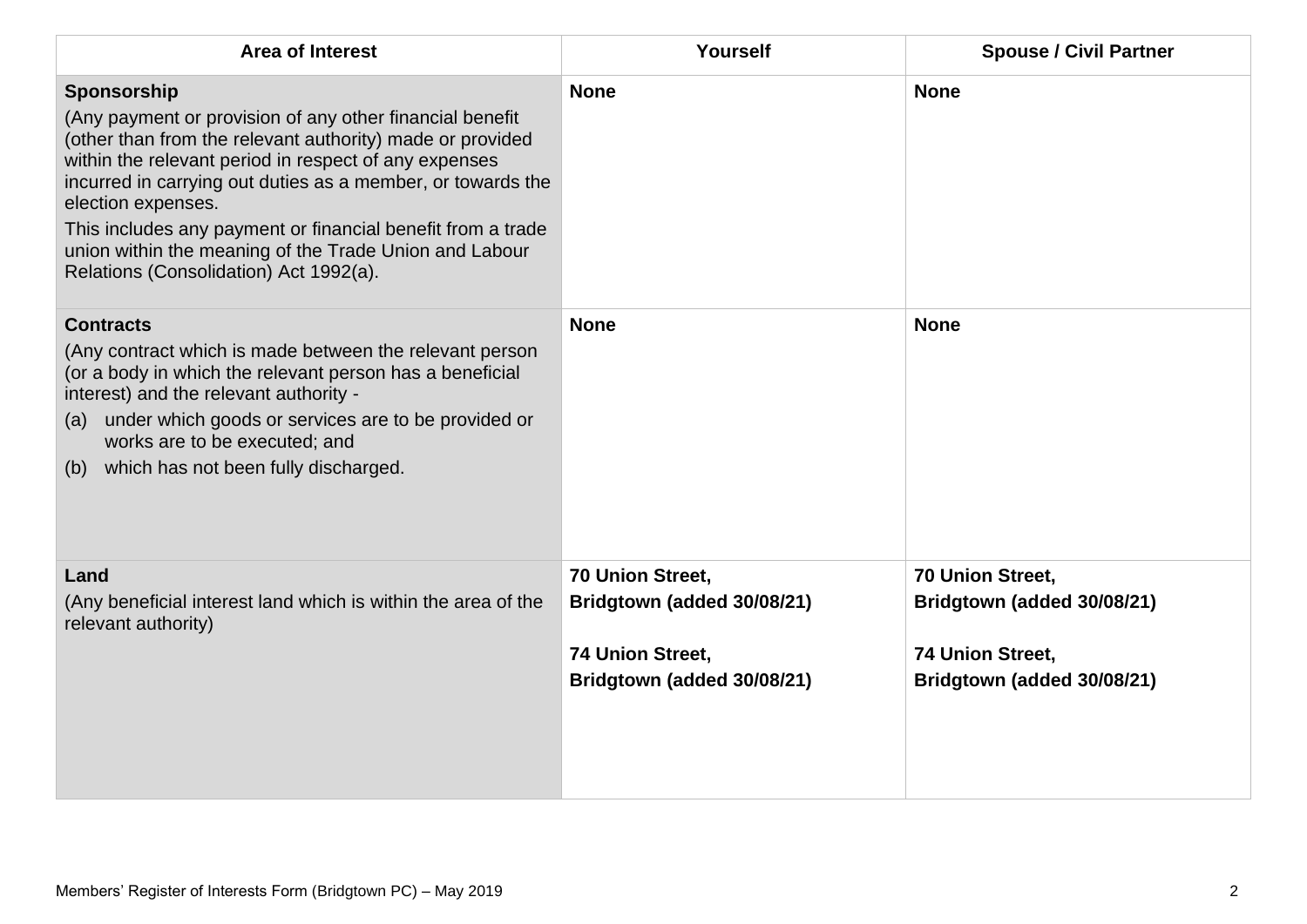| <b>Area of Interest</b>                                                                                                                                                                                                                                                                                                                                                                                                                                                                                                                                                                                                                              | Yourself    | <b>Spouse / Civil Partner</b> |
|------------------------------------------------------------------------------------------------------------------------------------------------------------------------------------------------------------------------------------------------------------------------------------------------------------------------------------------------------------------------------------------------------------------------------------------------------------------------------------------------------------------------------------------------------------------------------------------------------------------------------------------------------|-------------|-------------------------------|
| <b>Licences</b><br>(Any licence (alone or jointly with others) to occupy land in<br>the area of the relevant authority for a month or longer.                                                                                                                                                                                                                                                                                                                                                                                                                                                                                                        | <b>None</b> | <b>None</b>                   |
| <b>Corporate tenancies</b><br>(Any tenancy where to your knowledge) -<br>the landlord is the relevant authority; and<br>(a)<br>the tenant is a body in which the relevant person has<br>(b)<br>a beneficial interest.                                                                                                                                                                                                                                                                                                                                                                                                                                | <b>None</b> | <b>None</b>                   |
| <b>Securities</b><br>(Any beneficial interest in securities of a body where -<br>that body where to your knowledge has a place of<br>(a)<br>business or land in the area of the relevant authority;<br>and<br>either -<br>(b)<br>the total nominal value of the securities exceeds<br>(i)<br>£25,000 or one hundredth of the total issued<br>share capital of that body; or<br>if the share capital of that body is of more than<br>(ii)<br>one class, the total nominal value of the shares of<br>any one class in which the relevant person has a<br>beneficial interest exceeds one hundredth of the<br>total issued share capital of that class. | <b>None</b> | <b>None</b>                   |